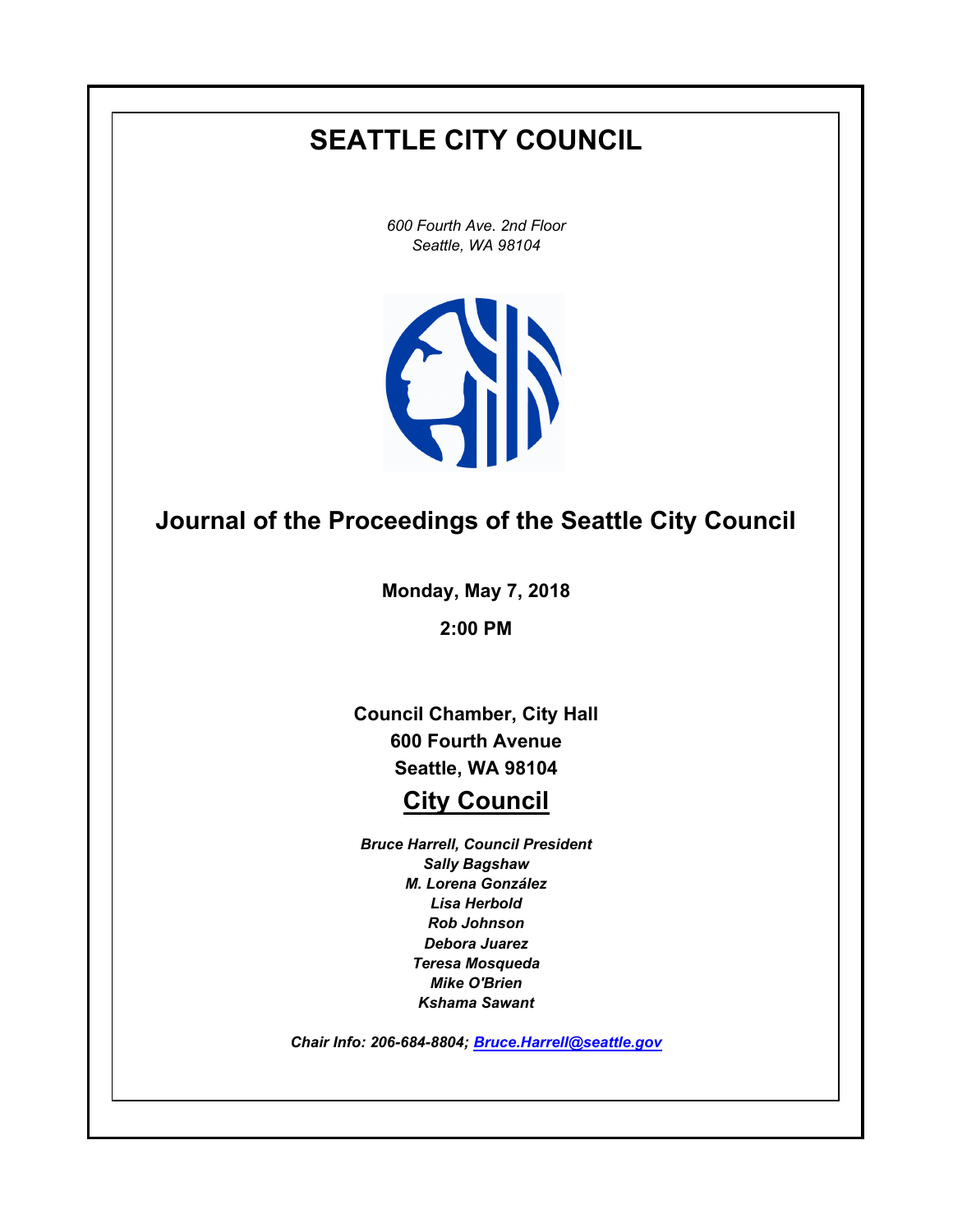## **A. CALL TO ORDER**

The City Council of The City of Seattle met in the Council Chamber in City Hall in Seattle, Washington, on May 7, 2018, pursuant to the provisions of the City Charter. The meeting was called to order at 2:02 p.m., with Council President Harrell presiding.

## **B. ROLL CALL**

**Present:** 7 - Bagshaw, González , Harrell, Johnson, Juarez, O'Brien, Sawant

**Late Arrival:** 2 - Herbold, Mosqueda

## **C. ADOPTION OF INTRODUCTION AND REFERRAL CALENDAR**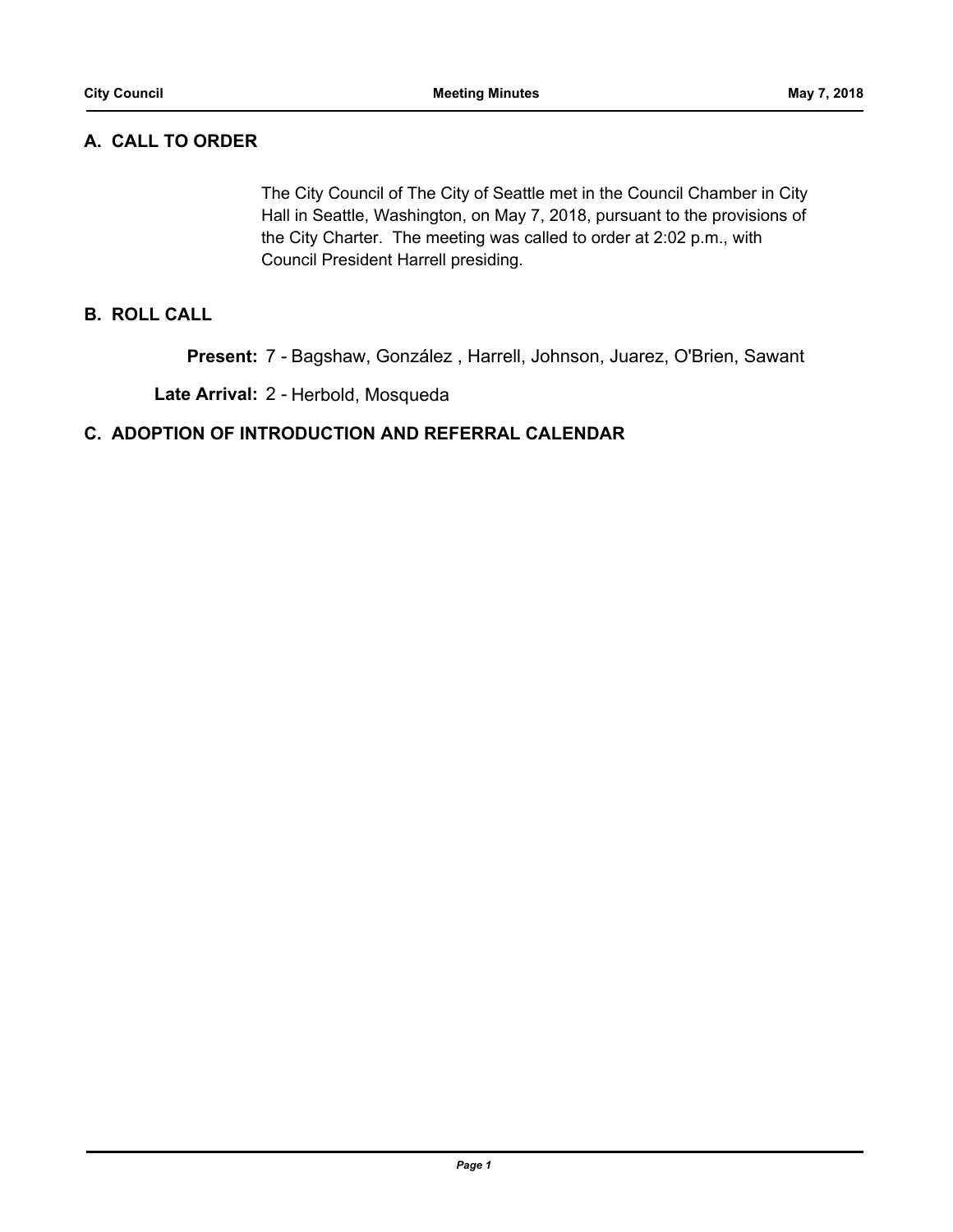## [IRC 159](http://seattle.legistar.com/gateway.aspx?m=l&id=/matter.aspx?key=7109) **May 7, 2018**

*Councilmember Herbold entered the Council Chamber at 2:03 p.m.*

## ACTION 1:

Motion was made and duly seconded to adopt the proposed Introduction and Referral Calendar.

## ACTION 2:

Motion was made by Councilmember González, duly seconded and carried, to amend the proposed Introduction and Referral Calendar by introducing Resolution 31814, and by referring it to the Sustainability and Transportation Committee.

Resolution 31814, A RESOLUTION requesting that the Seattle Department of Transportation provide quarterly reporting to the City Council on implementation of the One Center City program.

*Councilmember Mosqueda entered the Council Chamber at 2:05 p.m.*

## ACTION 3:

By unanimous consent, Council Rule III.A.6., relating to circulation of a Council Bill for introduction by 5:00 p.m. on the preceding business day, was suspended to allow consideration of an amendment to the proposed Introduction and Referral Calendar.

## ACTION 4:

Motion was made by Councilmember González, duly seconded and carried, to amend the proposed Introduction and Referral Calendar by introducing Council Bill 119250, and by referring it to the Finance and Neighborhoods Committee.

Council Bill 119250, AN ORDINANCE relating to taxation; adding a new Chapter 5.37 and a new Chapter 5.38 to Title 5 of the Seattle Municipal Code; and amending Sections 5.30.010, 5.30.060, 5.55.010, 5.55.040, 5.55.060, 5.55.150, 5.55.165, 5.55.220, and 5.55.230 of the Seattle Municipal Code.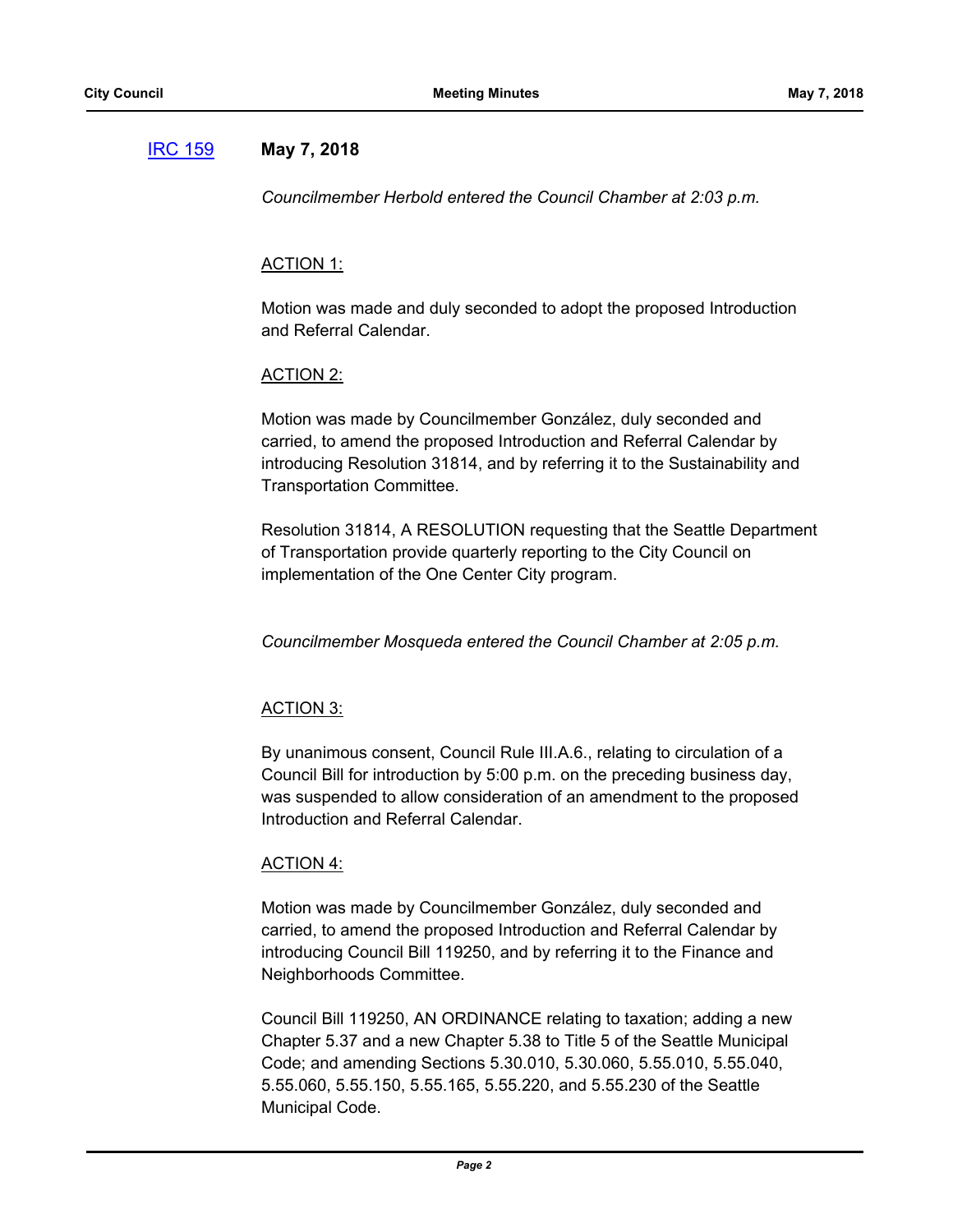### ACTION 5:

Motion was made and duly seconded to adopt the proposed Introduction and Referral Calendar as amended.

## **The Motion carried, and the Introduction & Referral Calendar (IRC) was adopted as amended by the following vote:**

In Favor: 9 - Bagshaw, González, Harrell, Herbold, Johnson, Juarez, Mosqueda, O'Brien, Sawant

## **Opposed:** None

## **D. APPROVAL OF THE AGENDA**

#### ACTION 1:

Motion was made and duly seconded to adopt the proposed Agenda.

#### ACTION 2:

Motion was made by Councilmember O'Brien, duly seconded and carried, to amend the proposed Agenda by holding Agenda items 3 through 6, Council Bills 119234 and 119237, and Resolutions 31809 and 31811, until May 14, 2018.

#### ACTION 3:

Motion was made, duly seconded and carried, to adopt the proposed Agenda as amended.

**3.** [CB 119234](http://seattle.legistar.com/gateway.aspx?m=l&id=/matter.aspx?key=7018) **AN ORDINANCE related to the Seattle Design Commission; amending Sections 3.58.010, 3.58.030, 3.58.050, 3.58.080, 3.58.090, and 22.900G.080 of the Seattle Municipal Code (SMC); and adding a new Section 3.58.100 to the SMC; to clarify the role of the Seattle Design Commission in reviewing petitions for long-term or permanent use of the public right-of-way and to set fees for Design Commission review of such projects.**

> **The Committee recommends that Full Council pass as amended the Council Bill (CB). In Favor: 3 - O'Brien, Johnson, Sawant Opposed: None**

**The Council Bill (CB) was held until May 14, 2018.**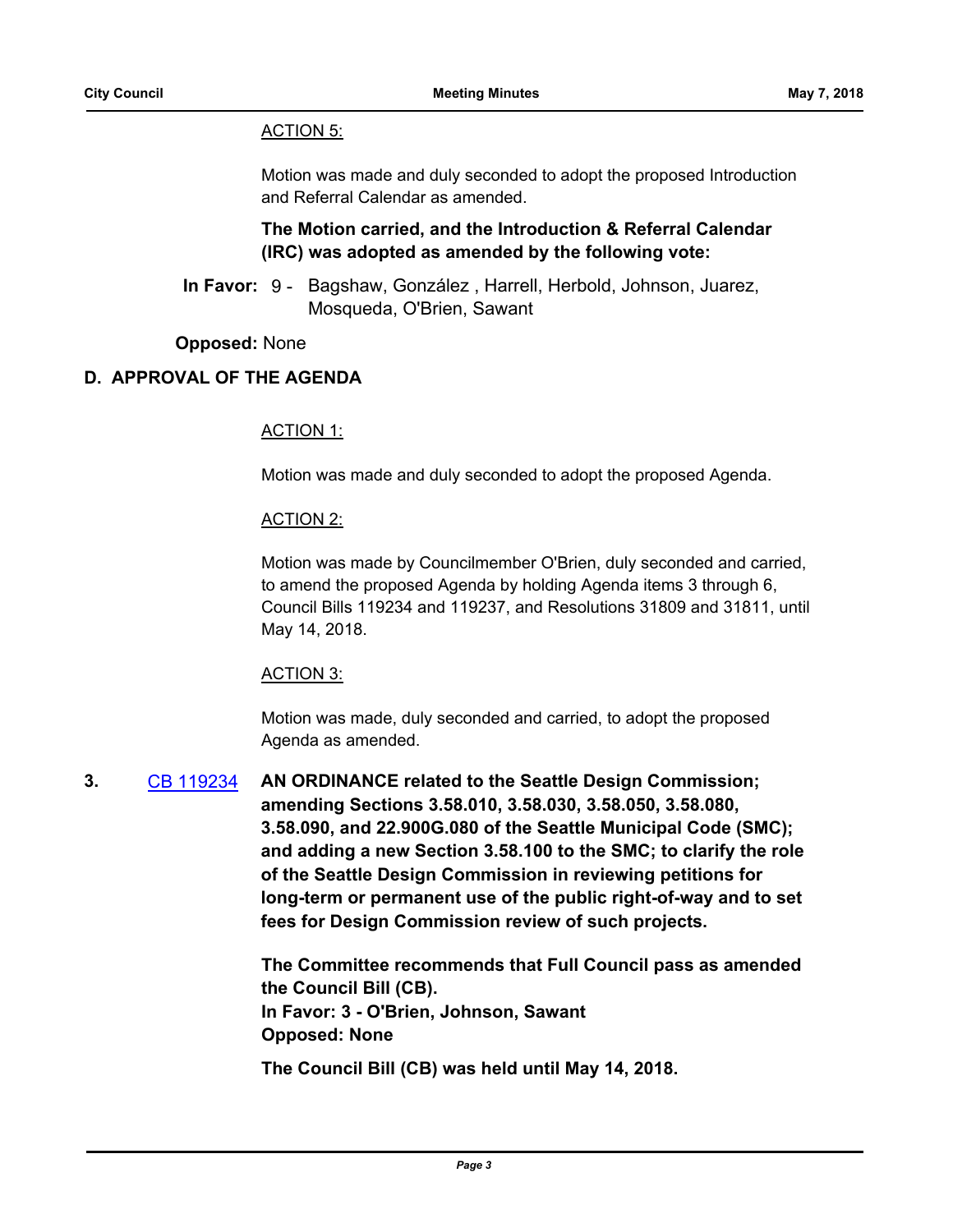**4.** [CB 119237](http://seattle.legistar.com/gateway.aspx?m=l&id=/matter.aspx?key=7011) **AN ORDINANCE related to land use and zoning; adding a new Section 23.41.022 to the Seattle Municipal Code (SMC) and amending Section 23.76.005 of the SMC, to clarify the relationship between design review and review of street vacation petitions.**

> **The Committee recommends that Full Council pass the Council Bill (CB).**

**In Favor: 3 - O'Brien, Johnson, Sawant Opposed: None**

**The Council Bill (CB) was held until May 14, 2018.**

**5.** [Res 31809](http://seattle.legistar.com/gateway.aspx?m=l&id=/matter.aspx?key=7013) **A RESOLUTION adopting revised Street Vacation Policies for the City of Seattle and repealing previous versions of the policies adopted by Resolutions 27527, 28605, 30297, 30702, and 31142.**

> **The Committee recommends that Full Council adopt the Resolution (Res). In Favor: 3 - O'Brien, Johnson, Sawant Opposed: None**

**The Resolution (Res) was held until May 14, 2018.**

**6.** [Res 31811](http://seattle.legistar.com/gateway.aspx?m=l&id=/matter.aspx?key=6983) **A RESOLUTION recognizing the value of Equitable Development Agreements and outlining how the agreements may be considered when evaluating the required community engagement processes and public benefit packages associated with street vacations and large development projects that are subject to review by the City Council.**

> **The Committee recommends that Full Council adopt the Resolution (Res). In Favor: 3 - O'Brien, Johnson, Sawant Opposed: None**

**The Resolution (Res) was held until May 14, 2018.**

## **E. APPROVAL OF THE JOURNAL**

There were no Minutes presented for approval.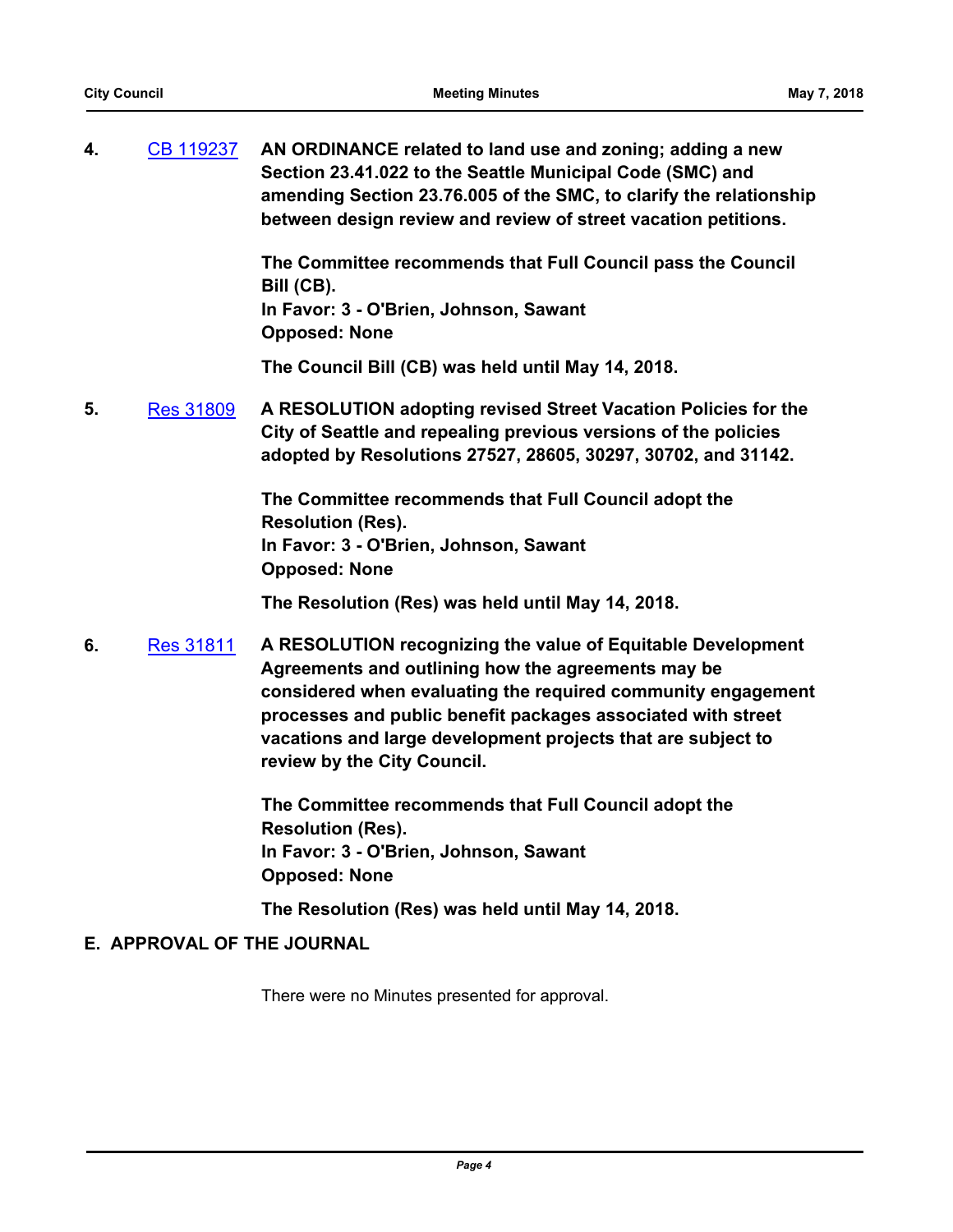## **F. PRESENTATIONS**

Councilmember Johnson presented a Proclamation recognizing May 14 through 18, 2018 as Affordable Housing Week in Seattle. By unanimous consent, the Council Rules were suspended to allow Councilmember Johnson to present the Proclamation, and to allow Marty Kooistra, Executive Director, and Sara Wamsley, Housing Development Consortium, to address the Council.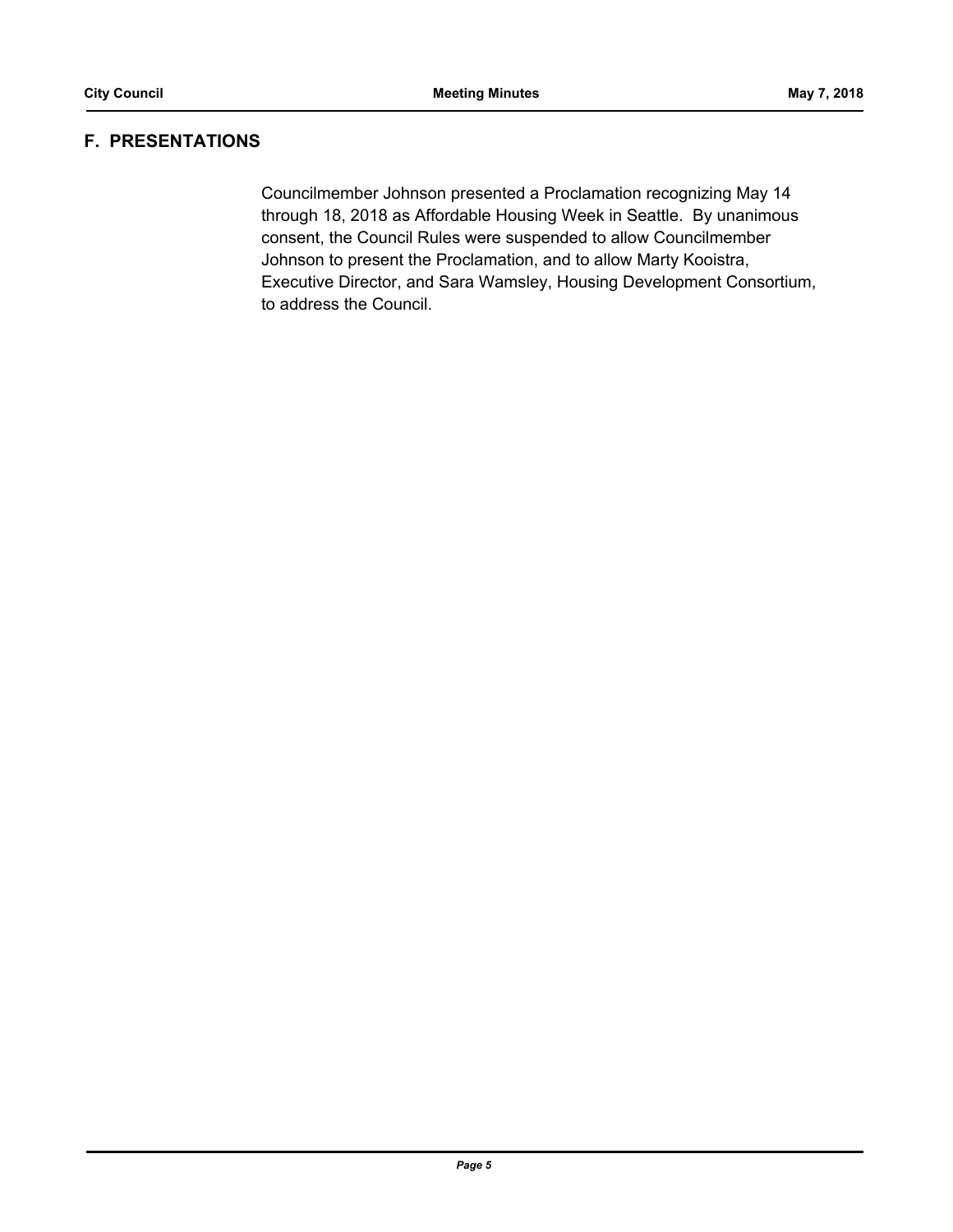#### **G. PUBLIC COMMENT**

Paul G. addressed the Council regarding a non-Agenda item.

Alex Hudson addressed the Council regarding Agenda item 7, Clerk File 314338.

McCaela Daffern addressed the Council regarding Agenda item 7, Clerk File 314338.

Scott Borjukan addressed the Council regarding Agenda item 7, Clerk File 314338.

Vicky Clarke addressed the Council regarding Agenda item 7, Clerk File 314338.

Dan McKisson addressed the Council regarding Agenda item 5, Resolution 31809.

Peter Schrappen addressed the Council regarding Agenda item 5, Resolution 31809.

David Blandford addressed the Council regarding Agenda item 7, Clerk File 314338.

Shannon Sheron addressed the Council regarding Agenda item 7, Clerk File 314338.

Richard Hill addressed the Council regarding Agenda item 7, Clerk File 314338.

Kathleen Merrigan addressed the Council regarding Agenda item 1, Council Bill 119240.

Denise Kownsell addressed the Council regarding Agenda item 1, Council Bill 119240.

Stefan Moritz addressed the Council regarding Agenda item 7, Clerk File 314338.

Angela Compton addressed the Council regarding Agenda item 7, Clerk File 314338.

Patrick Burke addressed the Council regarding a non-Agenda item.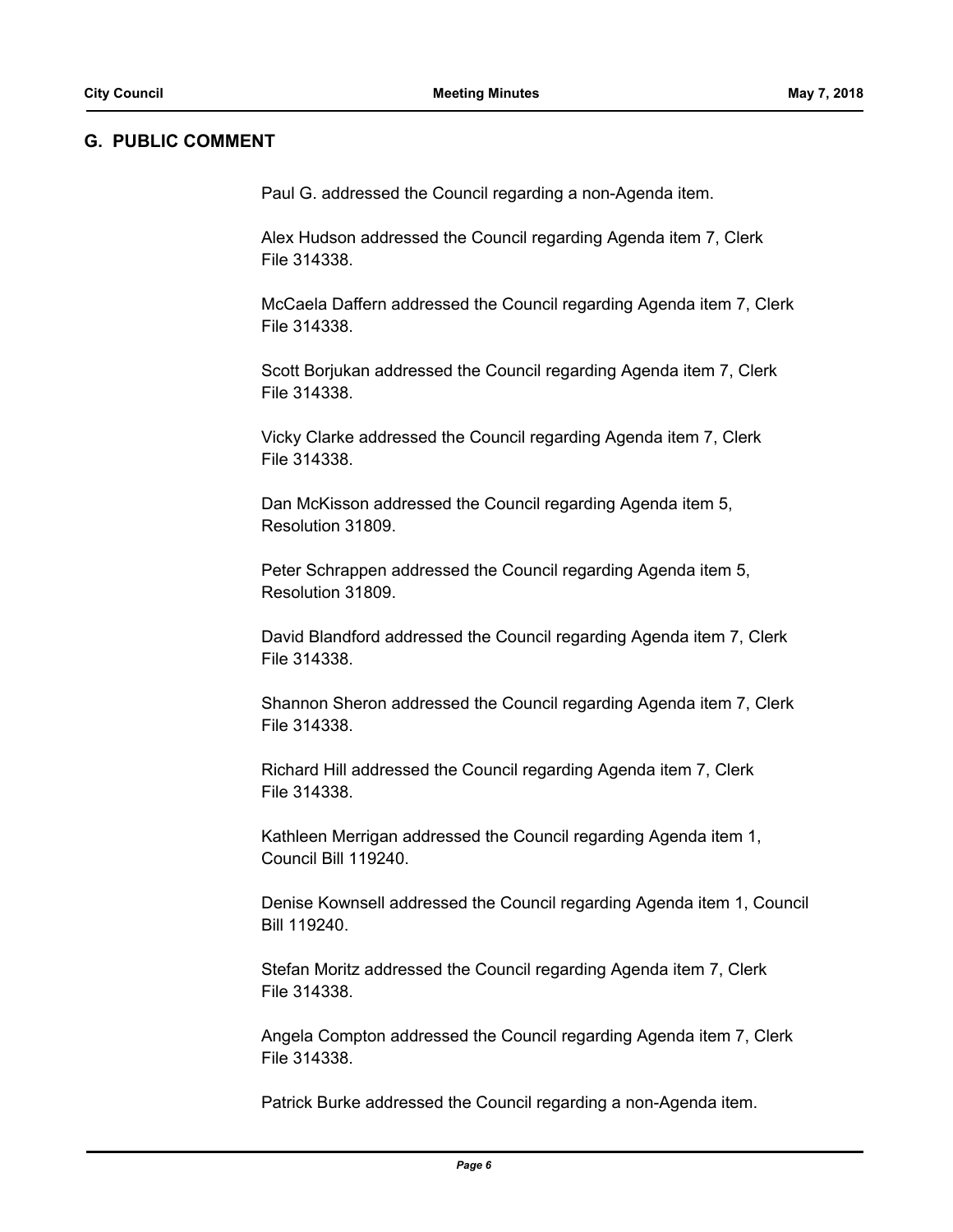Jim Castanes addressed the Council regarding a non-Agenda item.

Patience Malaba addressed the Council regarding Agenda item 7, Clerk File 314338.

Andrew Kashyap addressed the Council regarding Agenda item 1, Council Bill 119240.

Dale Bright addressed the Council regarding Agenda item 7, Clerk File 314338.

#### **H. PAYMENT OF BILLS**

## [CB 119247](http://seattle.legistar.com/gateway.aspx?m=l&id=/matter.aspx?key=7094) **AN ORDINANCE appropriating money to pay certain audited claims and ordering the payment thereof.**

Motion was made and duly seconded to pass Council Bill 119247.

## **The Motion carried, the Council Bill (CB) was passed by the following vote, and the President signed the Bill:**

In Favor: 9 - Bagshaw, González, Harrell, Herbold, Johnson, Juarez, Mosqueda, O'Brien, Sawant

**Opposed:** None

#### **I. COMMITTEE REPORTS**

**From the amended Agenda.**

#### **FULL COUNCIL:**

**1.** [CB 119240](http://seattle.legistar.com/gateway.aspx?m=l&id=/matter.aspx?key=6969) **AN ORDINANCE relating to the Human Rights code; extending the amount of time available to a person to file a charge with the Office for Civil Rights regarding unfair employment, public accommodations, and contracting processes; specifying that discrimination includes harassment; and amending Sections 14.04.030, 14.04.090, 14.06.020, 14.06.050, 14.08.020, 14.10.020, and 14.10.060 of the Seattle Municipal Code.**

Motion was made and duly seconded to pass Council Bill 119240.

**The Motion carried, the Council Bill (CB) was passed by the following vote, and the President signed the Bill:**

In Favor: 9 - Bagshaw, González, Harrell, Herbold, Johnson, Juarez, Mosqueda, O'Brien, Sawant

**Opposed:** None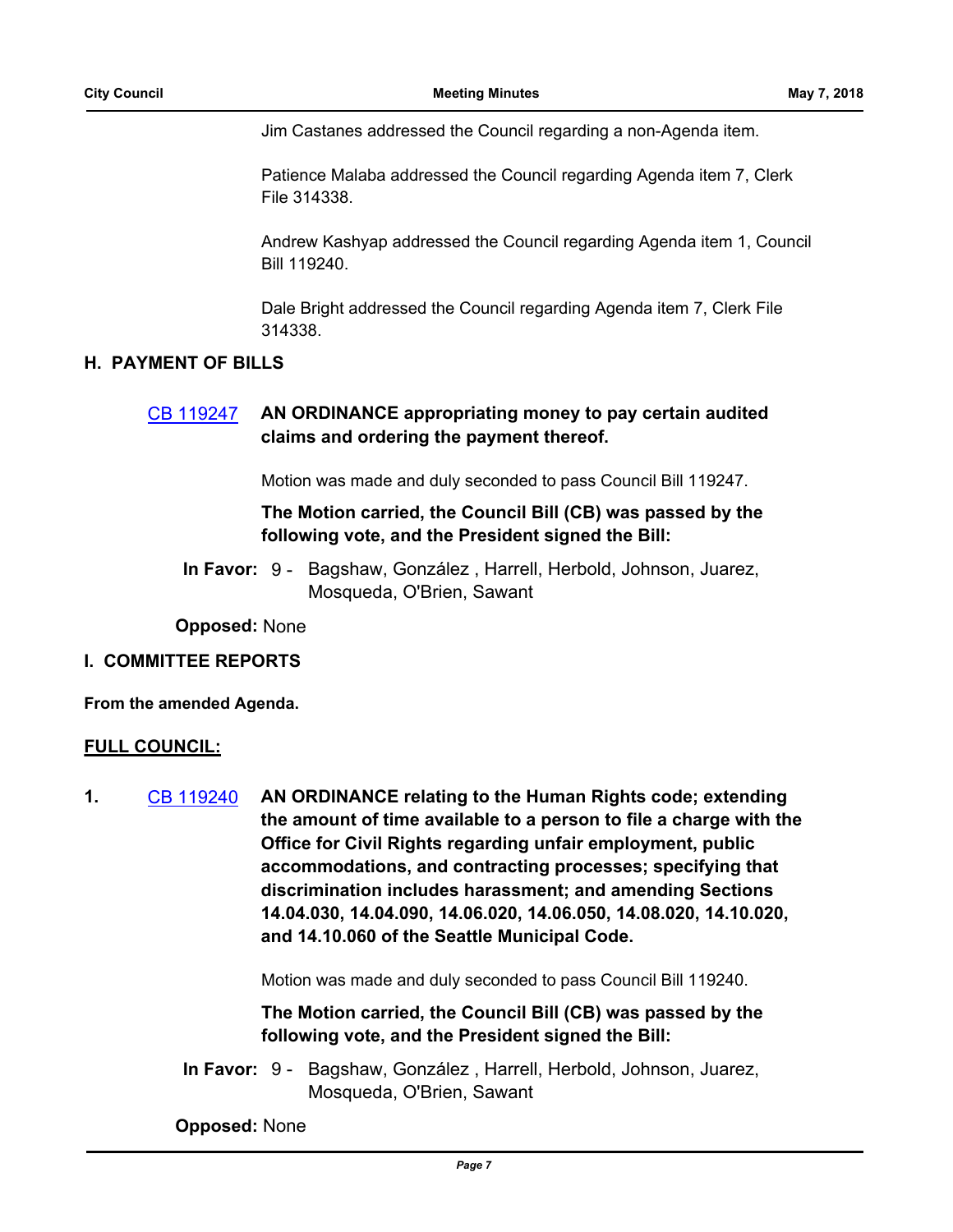### **CIVIC DEVELOPMENT, PUBLIC ASSETS, AND NATIVE COMMUNITIES COMMITTEE:**

**2.** [Appt 01005](http://seattle.legistar.com/gateway.aspx?m=l&id=/matter.aspx?key=7001) **Reappointment of Vaughnetta J. Barton as member, Seattle Public Library Board of Trustees, for a term to April 1, 2023.**

> **The Committee recommends that Full Council confirm the Appointment (Appt). In Favor: 2 - Juarez, Bagshaw Opposed: None**

#### **The Appointment (Appt) was confirmed by the following vote:**

In Favor: 9 - Bagshaw, González, Harrell, Herbold, Johnson, Juarez, Mosqueda, O'Brien, Sawant

**Opposed:** None

#### **SUSTAINABILITY AND TRANSPORTATION COMMITTEE:**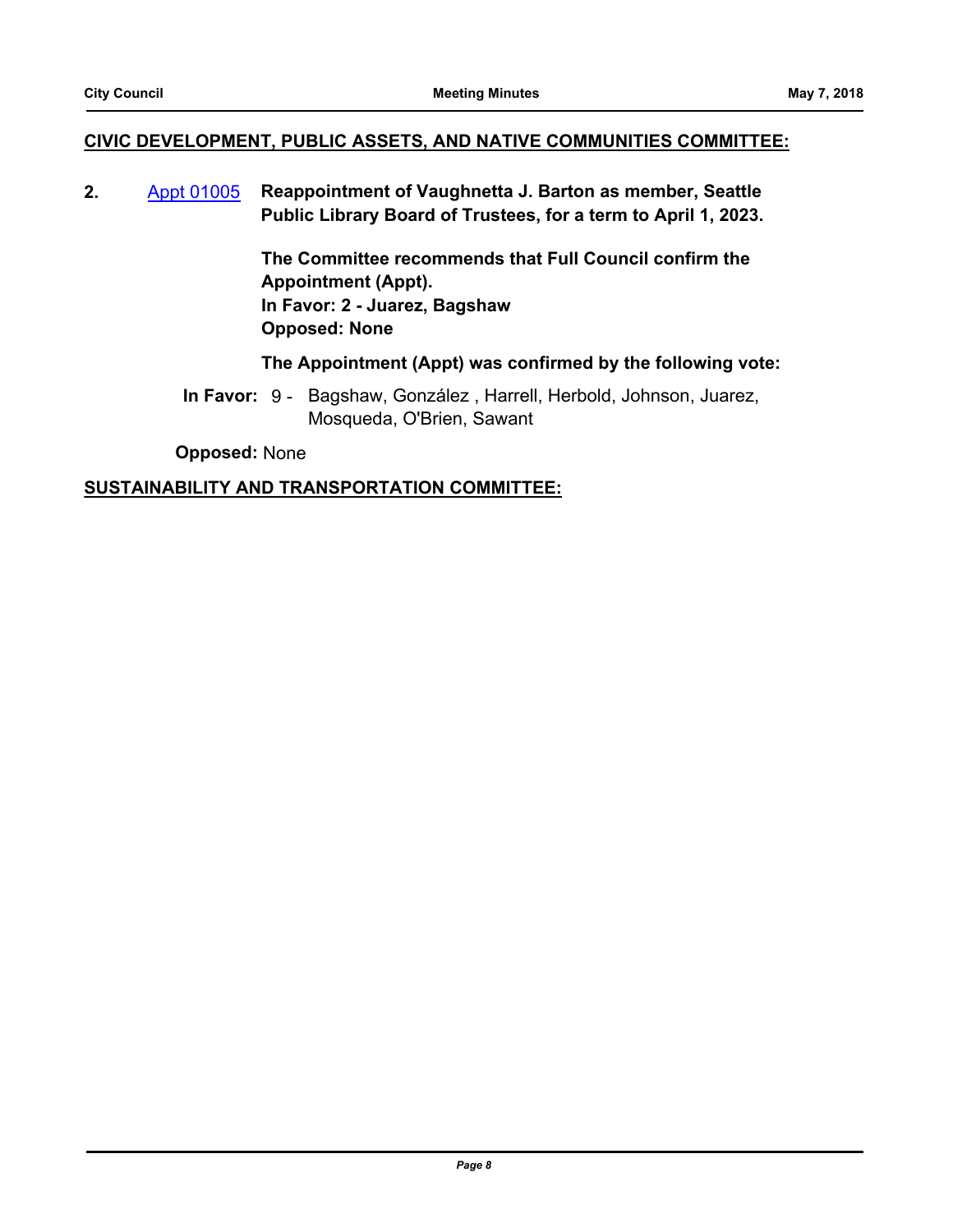**7.** [CF 314338](http://seattle.legistar.com/gateway.aspx?m=l&id=/matter.aspx?key=3525) **Petition of the Washington State Convention Center for the vacation of the alley in Block 33, Heirs of Sarah A. Bell's 2nd Addition; the alley in Block 43, Heirs of Sarah A. Bell's 2nd Addition; the alley in Block 44, Heirs of Sarah A. Bell's 2nd Addition; Terry Avenue between Howell Street and Olive Way; and a subterranean portion of Olive Way between 9th Avenue and Boren Avenue.**

> **The Committee recommends that Full Council grant as conditioned the Clerk File (CF). In Favor: 6 - O'Brien, Johnson, Sawant, Bagshaw, González , Mosqueda Opposed: None Abstain: 1 - Herbold**

## **ACTION 1:**

Motion was made by Councilmember O'Brien and duly seconded, to amend Clerk File 314338, the Conditions of the City Council, by substituting version 2 for version 1.

The Motion failed by the following vote:

In Favor: 3 - Herbold, O'Brien, Sawant, Opposed: 6 - Bagshaw, González, Harrell, Johnson, Juarez, Mosqueda

## **ACTION 2:**

Motion was made and duly seconded to grant the Petition as conditioned.

## **The Motion carried, the Petition was granted as conditioned by the following vote, and the President signed the Conditions of the City Council:**

In Favor: 9 - Bagshaw, González, Harrell, Herbold, Johnson, Juarez, Mosqueda, O'Brien, Sawant

## **Opposed:** None

## **J. ADOPTION OF OTHER RESOLUTIONS**

There were none.